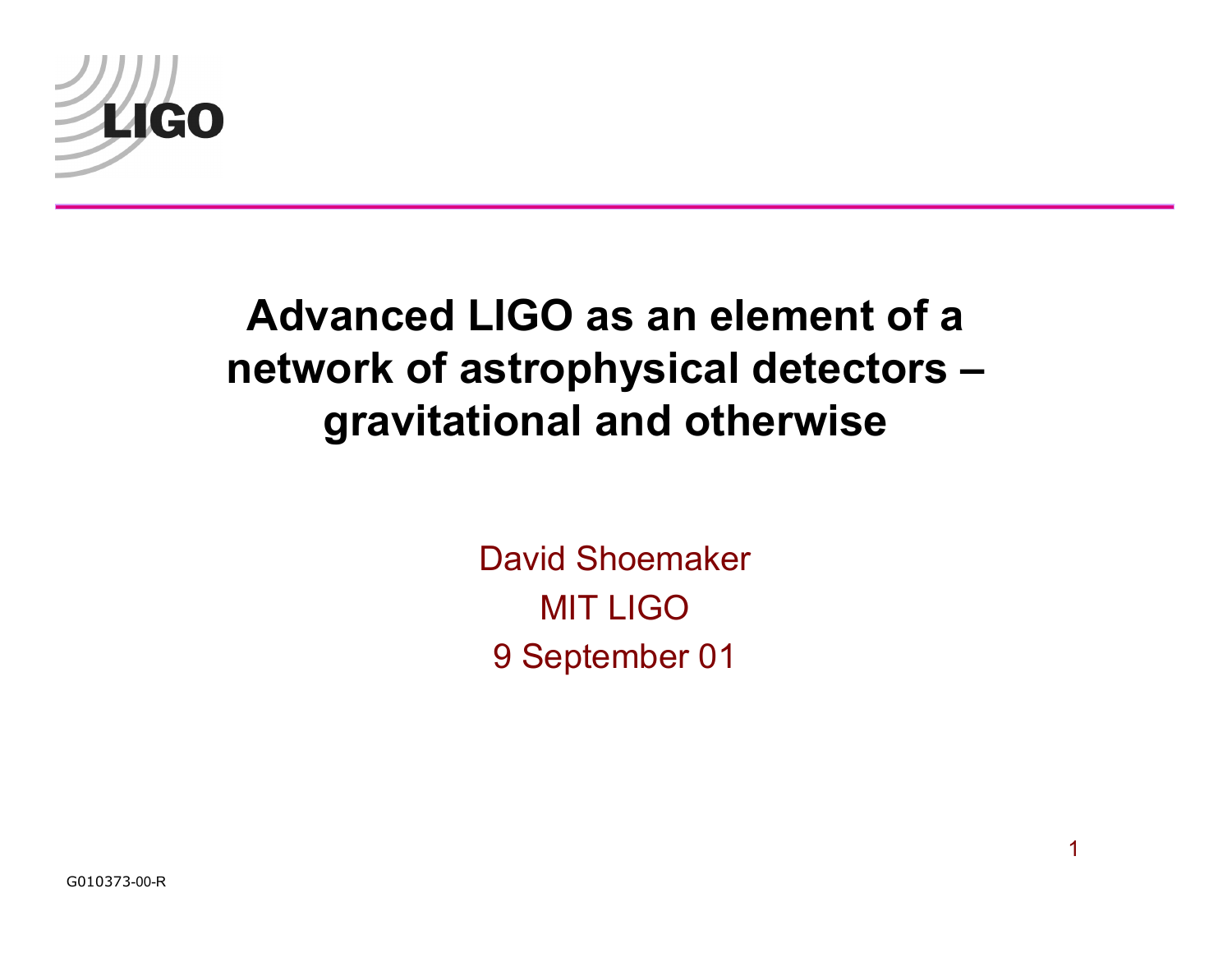

## Points of departure

- Evolution is intrinsic to the mission of LIGO, and the LIGO Scientific Collaboration
- Next step in ifo. GW detector design (LIGO and elsewhere):
	- » Should be of astrophysical significance if it observes GW signals or if it does not
	- » Should be at the limits of reasonable extrapolations of detector physics and technologies
	- » Should lead to a realizable, practical instrument
- A GW Interferometer Network is starting to be exercised, and is central to the planning, for all Laboratories
	- » Instrument design
	- » Observation and Operations
	- » Data analysis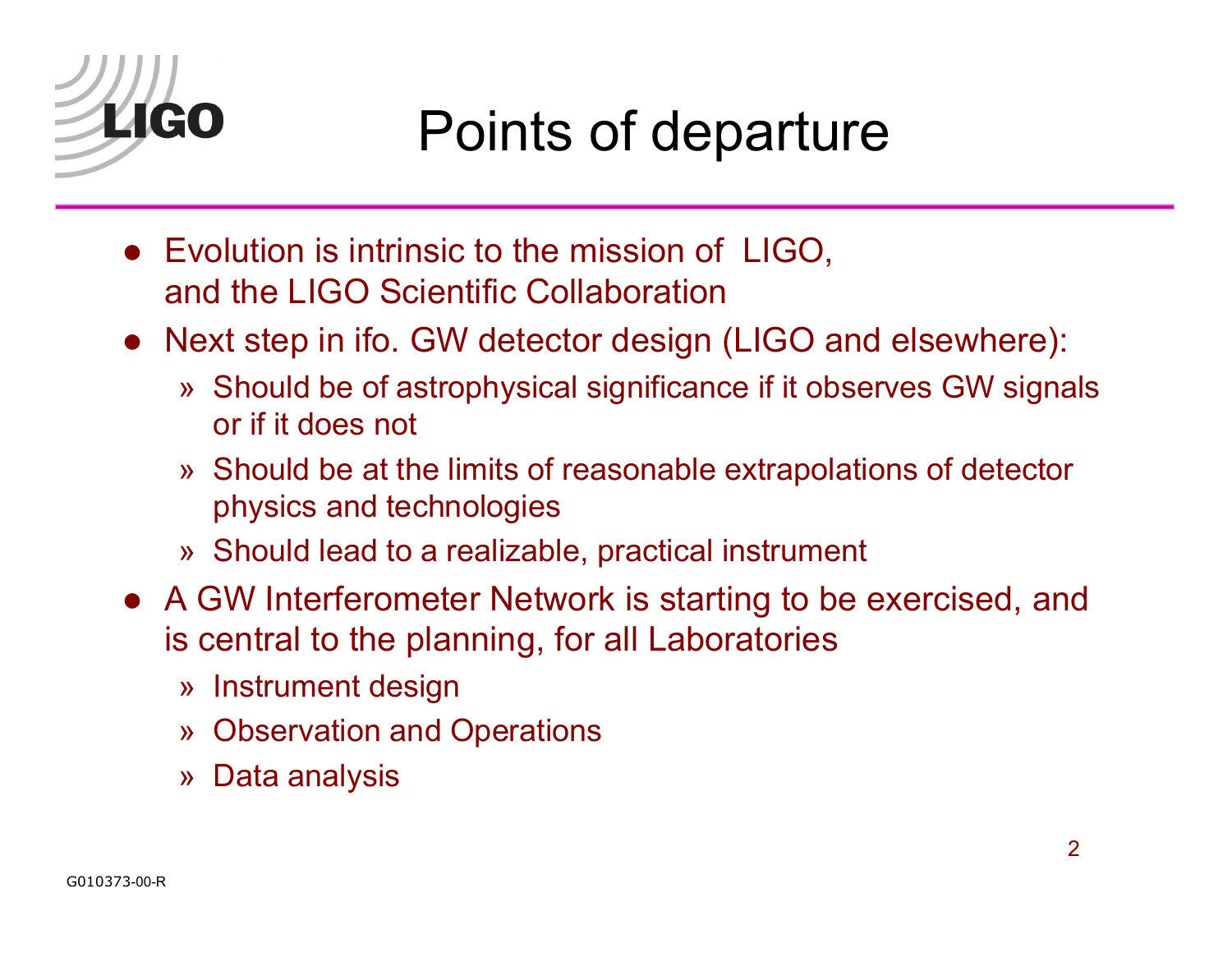

# Choosing an upgrade path for LIGO

- Wish to maximize astrophysics to be gained
	- »  $\,$  Must fully exploit initial LIGO  $\,$
	- » Any change in instrument leads to lost observing time at an Observatory
	- » Studies based on LIGO I installation and commissioning indicate 1-1.5 years between decommissioning one instrument and starting observation with the next
	- »  $\rightarrow$  Want to make one significant change, not many small changes
- Technical opportunities and challenges
	- » Can profit from evolution of detector technologies since initial LIGO design was 'frozen'
	- » 'Fundamental' limits: quantum noise, thermal noise provide point of diminishing returns (for now!)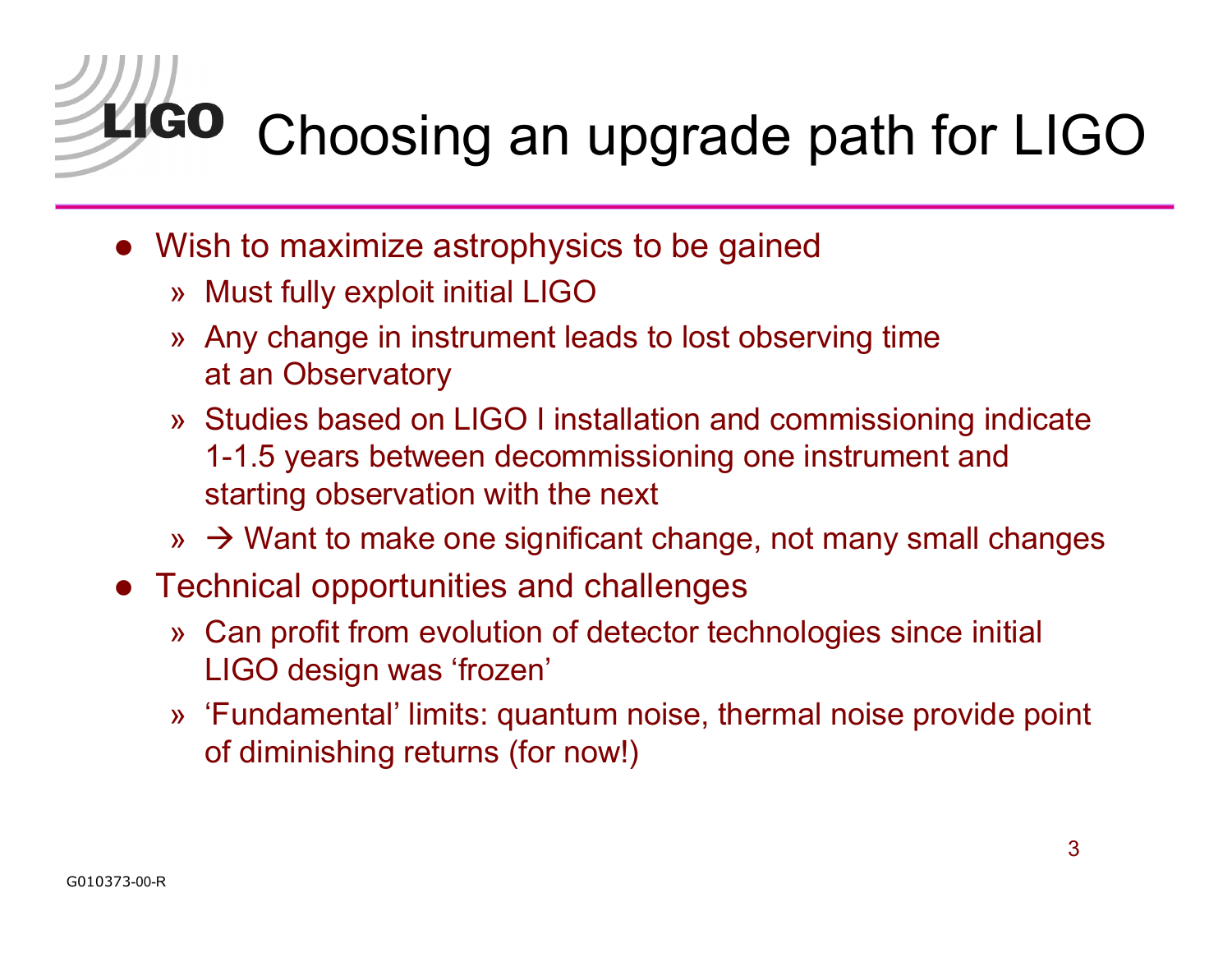

## Present and future limits to sensitivity

- $\bullet$  Advanced LIGO
	- » Seismic noise 40 $\rightarrow$ 10 Hz
	- ªThermal noise 1/15
	- » Shot noise 1/10, tunable
- **•** Facility limits
	- $\mathcal{Y}$ Gravity gradients
	- ªResidual gas
- $\bullet$  Beyond Adv LIGO
	- ª Thermal noise: cooling of test masses
	- » Quantum noise: quantum non-demolition
	- » Not the central focus, but exploration must be started now

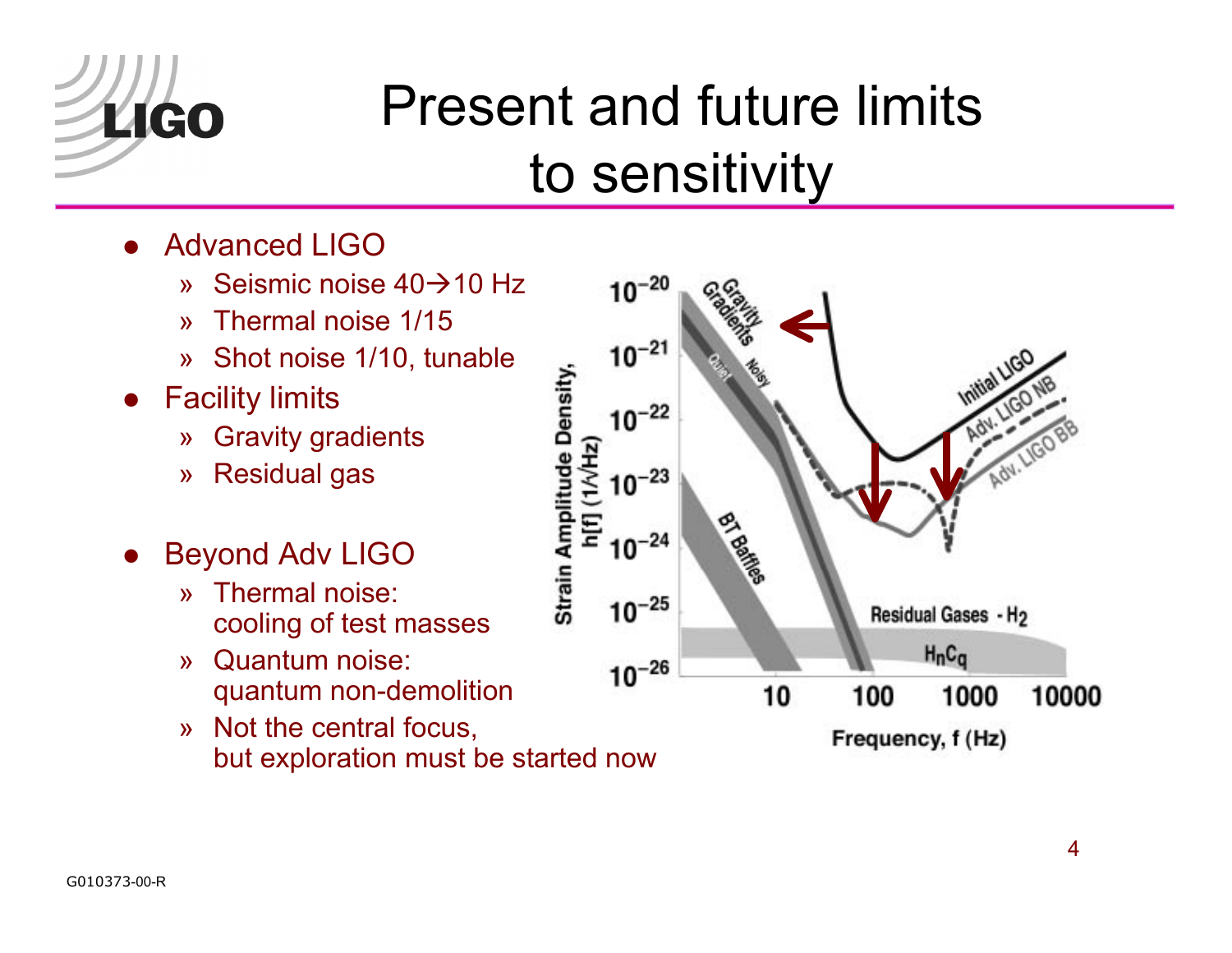

#### Advanced LIGO elements

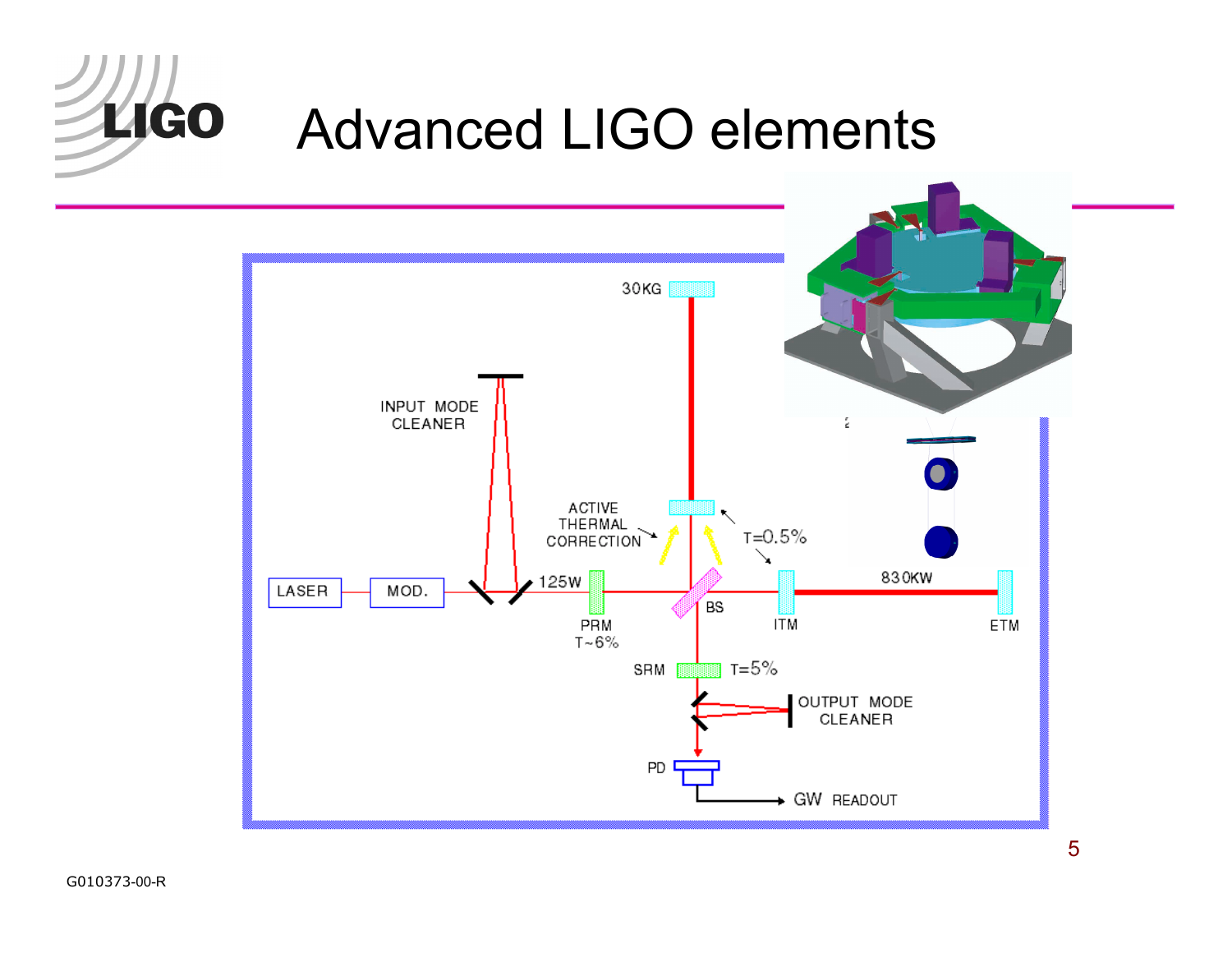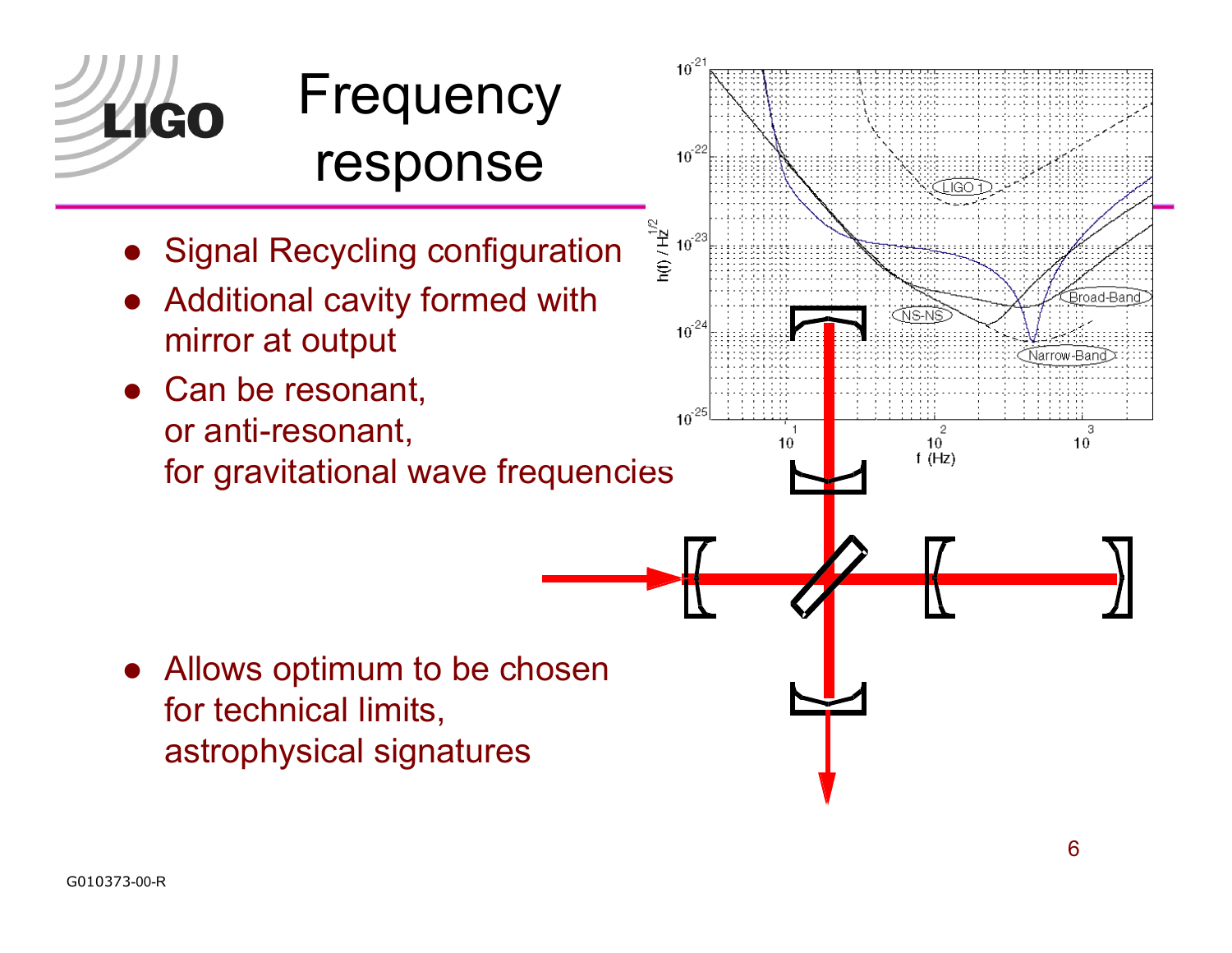

## Quantum Limits

- Increase in laser power increases resolution of readout of phase
	- » 10<sup>-11</sup> rad/rHz required, some 10 kW of circulating optical power
	- » Achieve with  $\sim$ 200 W laser power, and resonant cavities
- Coupling of photon shot noise fluctuations (sqrt(n)), and the momentum transferred from photons to test masses, in Signal Recycled Interferometer -
- gives an optimum power for a given frequency of observation

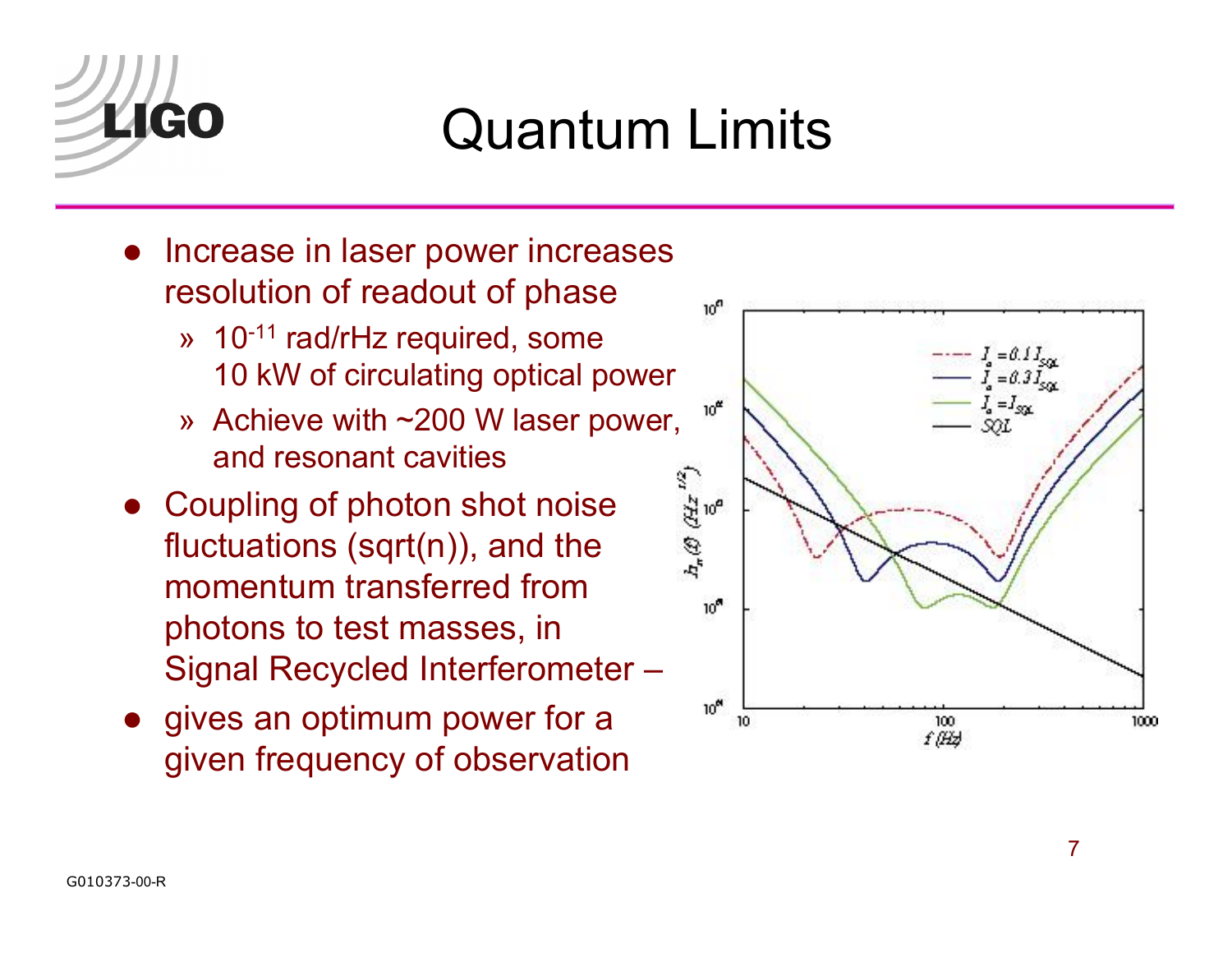

## Seismic Isolation

- Two in-vacuum stages in series, external slow correction
- Each stage carries sensors and actuators for 6 DOF
- Stage resonances ~5 Hz
- High-gain servos bring motion to sensor limit in GW band, reach RMS requirement at low frequencies



- Similar designs for various vacuum chambers; provides optical table for flexibility
- Result: 5 Hz crossover with suspension thermal noise: seismic noise becomes irrelevant.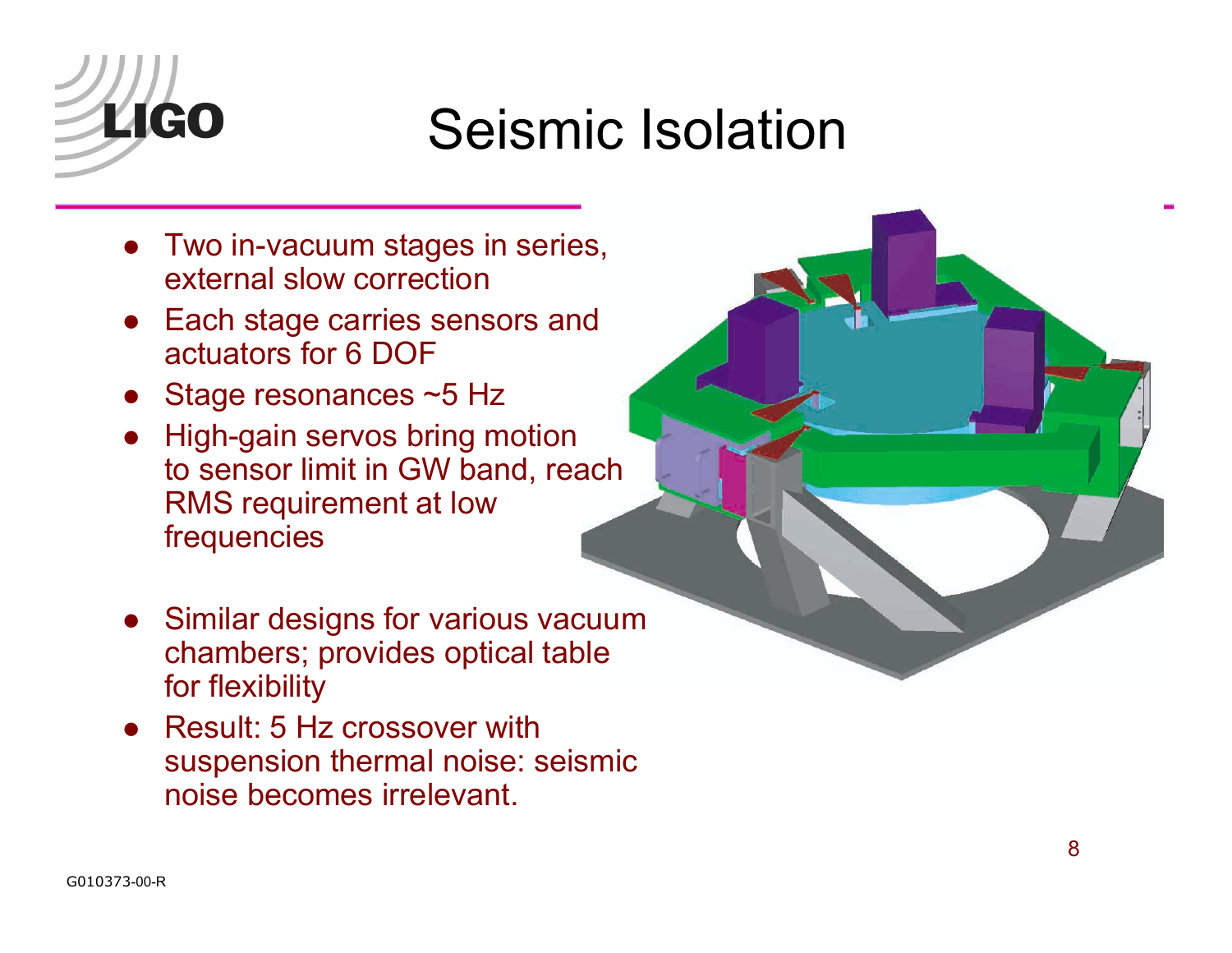

## Suspension system

- $\bullet$  Thermal noise of suspension provides the real 'low-frequency cutoff'
- Wish to use very low-loss materials to collect the motion due to kT in a small band around resonances, and then observe below or above these resonances
- Adopt fused silica ribbons for final stage of the system, Sapphire for bottom test mass/mirror
- Use a form of optical contacting and welding to final test mass
- $\bullet$  Based closely on, and developed by, GEO collaborators

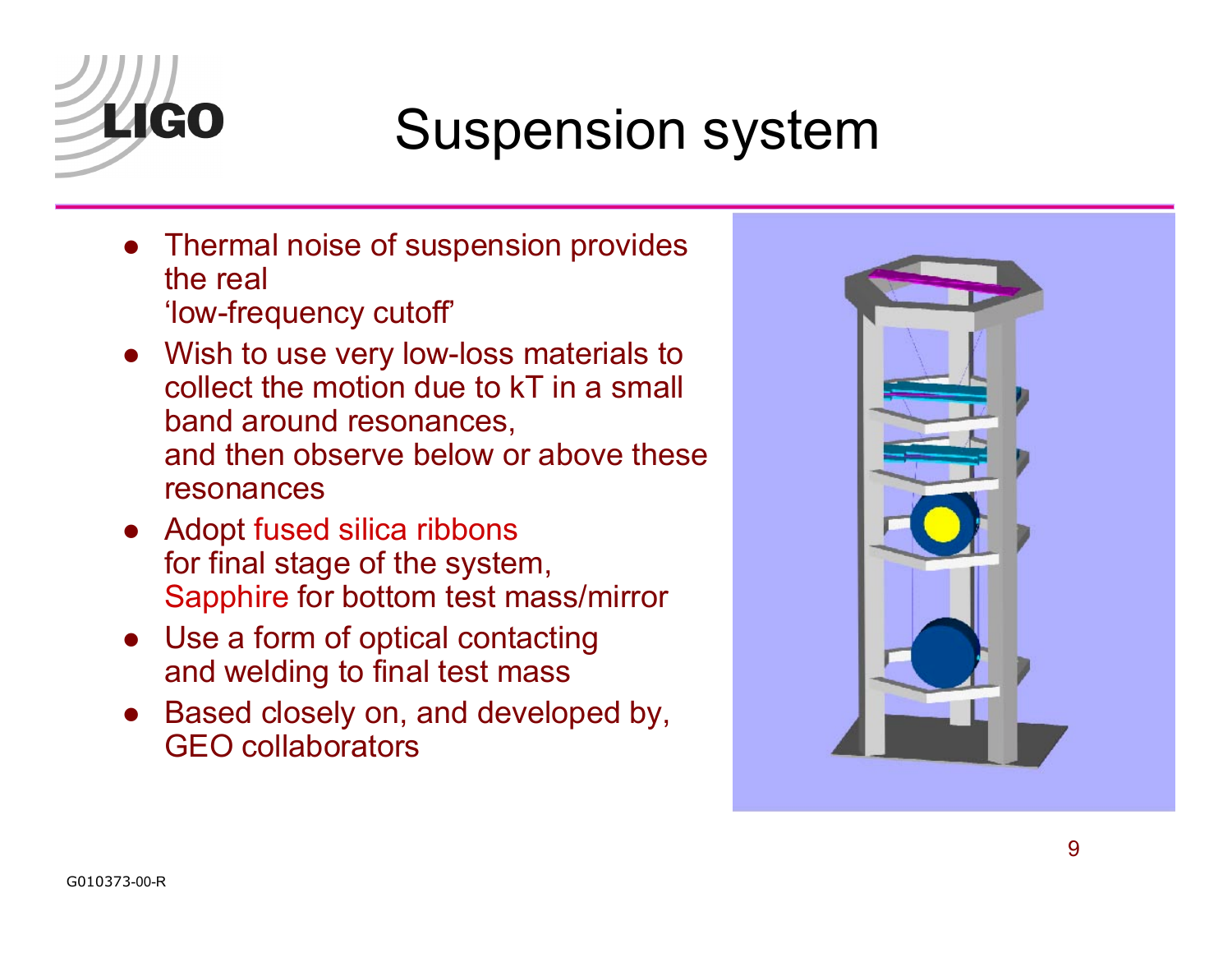

## Test Masses/Main Optics

- $\bullet$ Objects play key role in mechanical AND optical design
- $\bullet$  Why Sapphire?
	- » Increased detection range due to smaller thermal noise
		- $\, \,$  200 Mpc range for NS inspiral for sapphire vs 165 Mpc for fused silica
		- Sapphire has higher Q (2 x 10<sup>8</sup> vs 3 x 10<sup>7</sup> for fused silica), but is thermoelastic noise limited
	- » Improved high power performance
		- $-$  Thermal conductivity is  $\sim$  30x higher than fused silica
		- $-$  Rayleigh scattering is  $\sim$  30x lower than fused silica
- $\bullet$  Materials R&D effort needed
	- $\lambda$  R&D to produce large (40 kg, 32 cm diameter), high quality sapphire:
		- Crystal Systems Inc.
		- $-$  Shanghai Institute for Optics and Fine Mechanics (SIOM)
	- » Measure thermophysical, optical and mechanical properties
	- »  $\,$  Reduce bulk absorption
	- » Effect of coating, bonding, polishing on thermal noise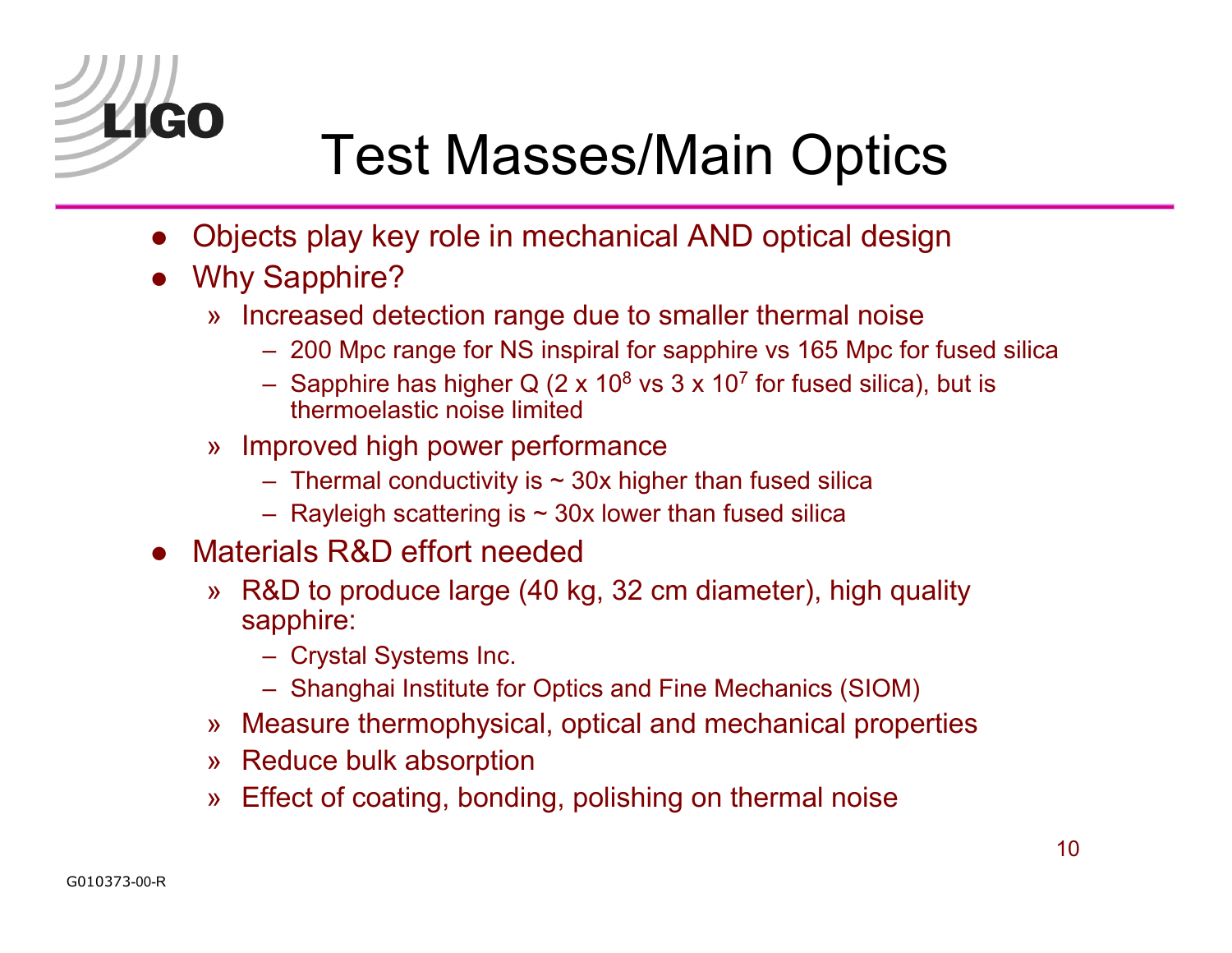

## System trades

- Laser power
	- » Trade between improved readout resolution, and momentum transfer from photons to test masses
	- » Distribution of power in interferometer: optimize for material and coating absorption, ability to compensate
- Test mass material
	- » Fused silica: familiar, but large, expensive, poorer performance
	- » Sapphire: better performance, but development program, crystalline nature
- Lower frequency cutoff
	- » *'*Firm', likely, and possible astrophysics
	- $\ast$  Technology thresholds in isolation and suspension design
	- »  $\,$  Newtonian background (changing local mass distribution) $\ldots$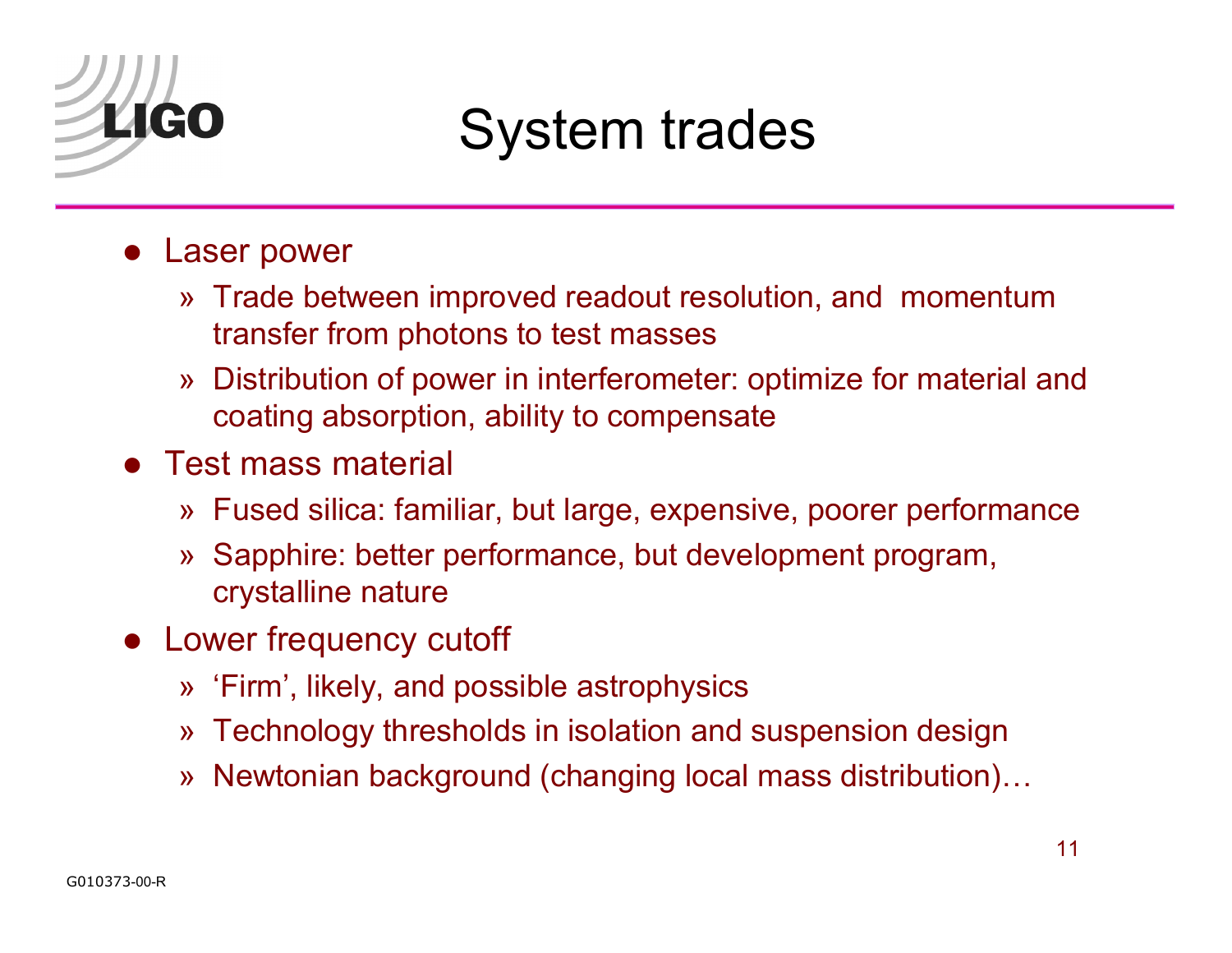

## Anatomy of the projected detector performance

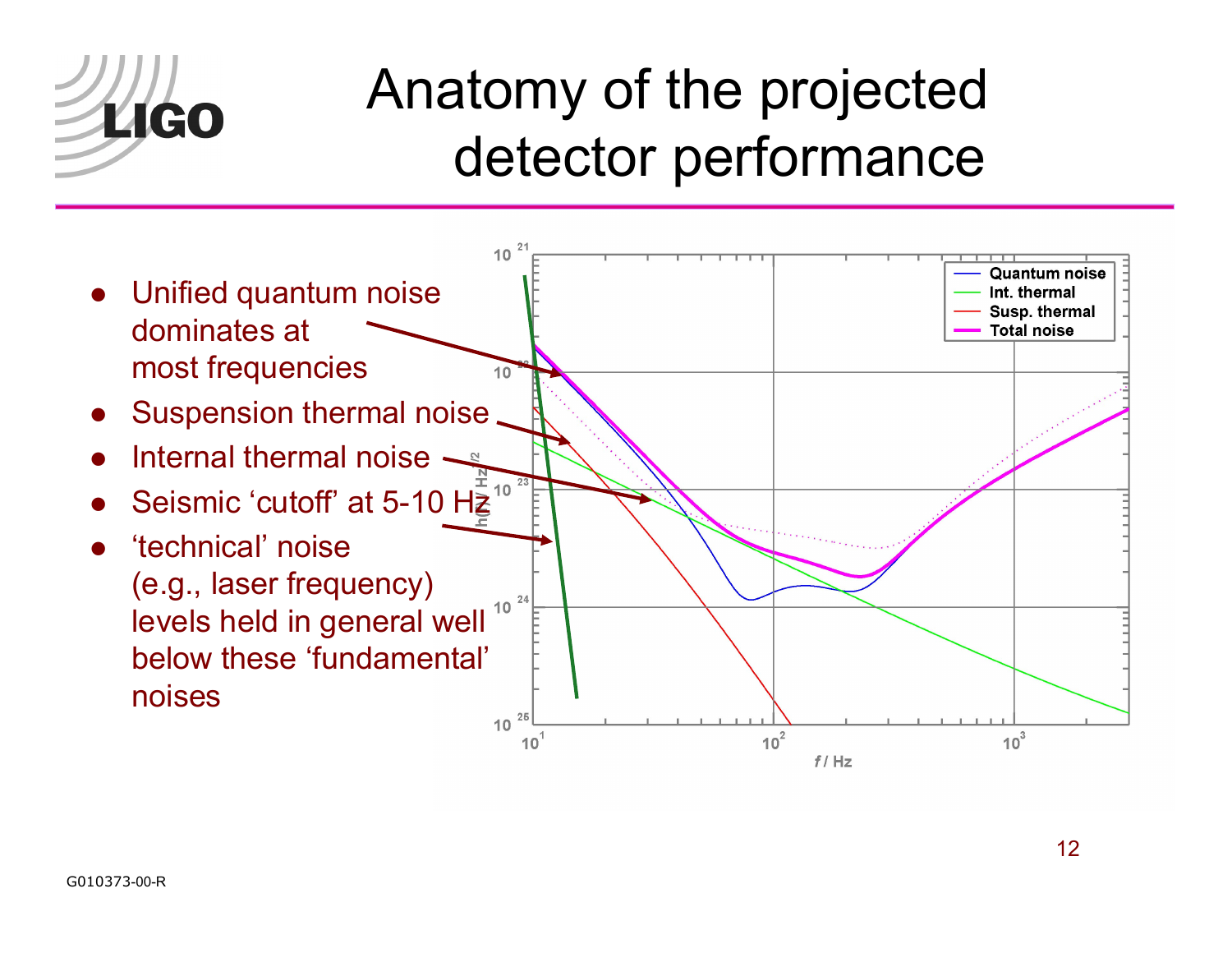

#### Nominal top level parameters

|                                            | <b>Sapphire</b> | <b>Fused Silica</b> |
|--------------------------------------------|-----------------|---------------------|
| Fabry-Perot arm length                     | 4000 m          |                     |
| Laser wavelength                           | 1064 nm         |                     |
| Optical power at interferometer input      | 125 W           | 80 W                |
| Power recycling factor                     | 17              | 17                  |
| FP Input mirror transmission               | 0.5%            | 0.50%               |
| Arm cavity power                           | 830 kW          | 530 kW              |
| Power on beamsplitter                      | 2.1 kW          | 1.35 kW             |
| Signal recycling mirror transmission       | $6.0\%$         | 6.0%                |
| Signal recycling mirror tuning phase       | $0.12$ rad      | 0.09 rad            |
| <b>Test Mass mass</b>                      | 40 kg           | 30 kg               |
| <b>Test Mass diameter</b>                  | 32 cm           | 35 cm               |
| Beam radius on test masses                 | 6 cm            | 6 cm                |
| Neutron star binary inspiral range (Bench) | 300 Mpc         | 250 Mpc             |
| Stochastic GW sensitivity (Bench units)    | 8 x 10-9        | $3 \times 10 - 9$   |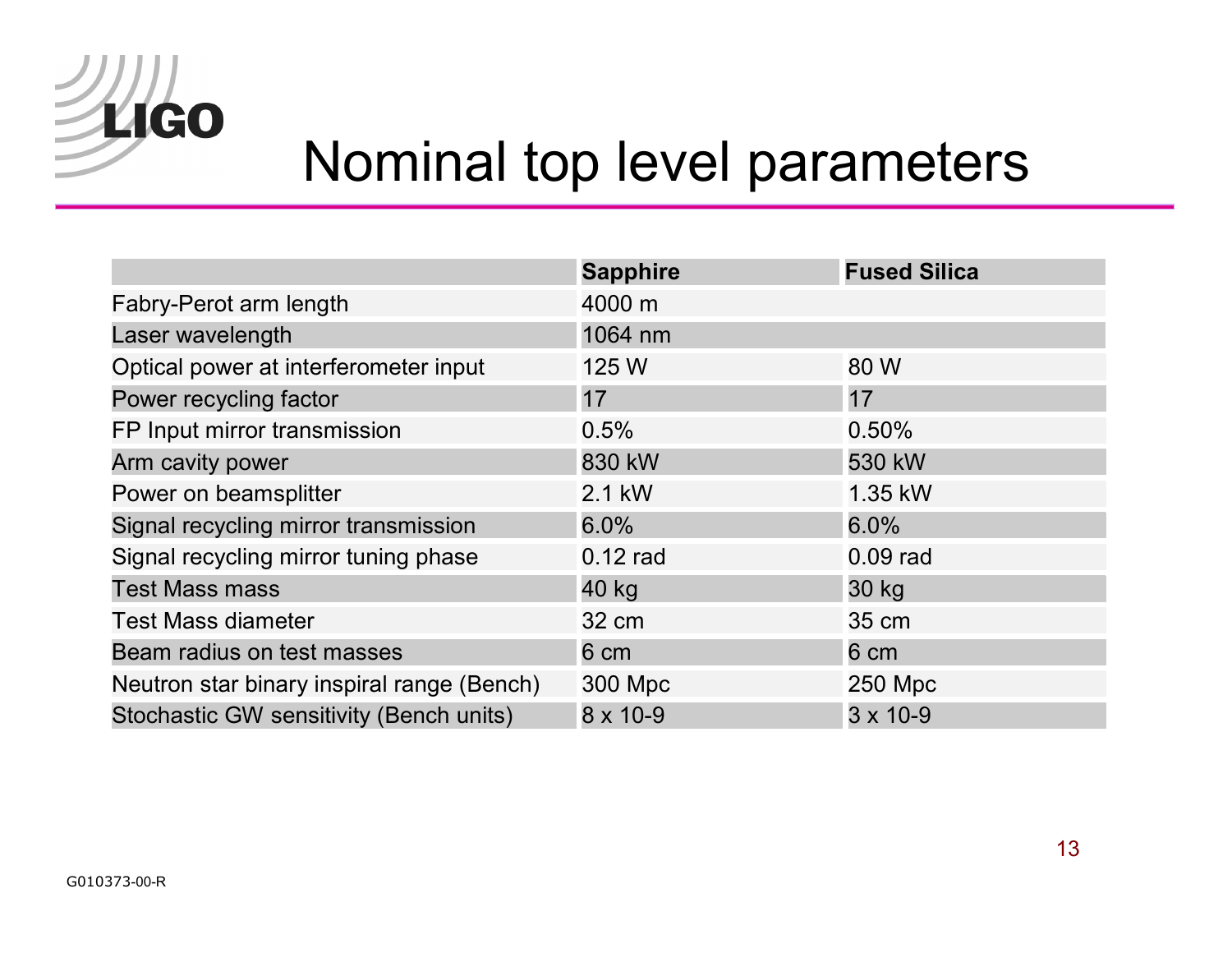

## Astrophysics with Advanced LIGO

- Neutron Star & Black Hole Binaries
	- » Inspiral of 1.4 Msun NS NS to ~300 Mpc, up to 2/day
	- » Merger of 10 Msun BH BH to z  $\sim$  0.4, up to 10/day
- **Spinning NS's** 
	- »  $\,$  LMXBs  $-$  SCO X-1 with high SNR
	- ª known pulsars <sup>ε</sup> of 2x10**-8** (1000Hz/f)**<sup>2</sup>**x (distance/10kpc)
	- » previously unknown
- NS Birth (SN, AIC)
	- » Tumbling if have waveform, up to 1/day
	- » Convection, R modes
- **•** Stochastic background
	- » big bang, early universe upper limit of  $\Omega$  5x10<sup>-9</sup>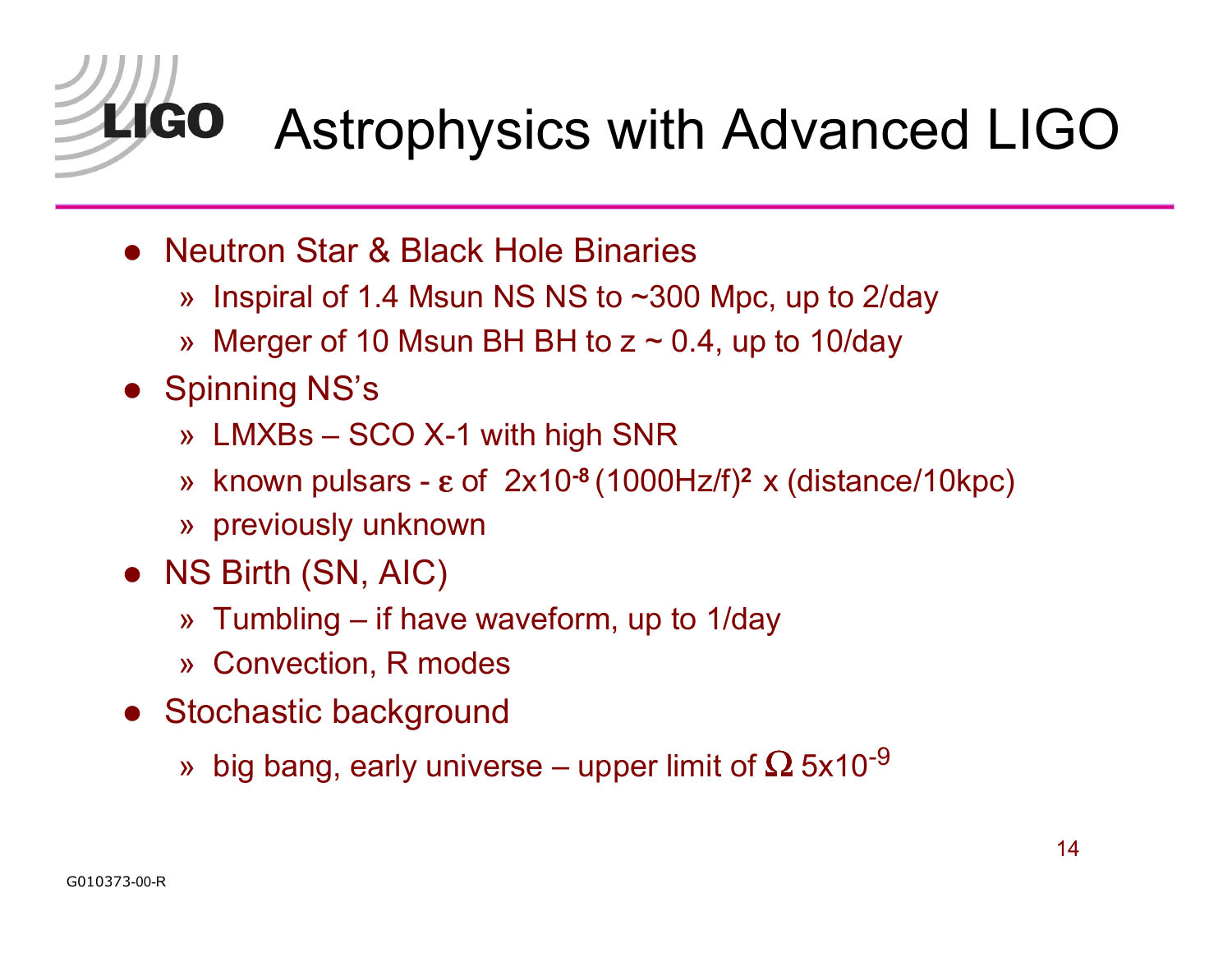

## Source Predictions

- $\bullet$  The Initial Interferometers may well detect cosmic gravitational waves.
- With Advanced Interferometers we can be confident of:
	- » Detecting waves from a variety of sources
	- » Extracting significant information about the astrophysical events which generate the waves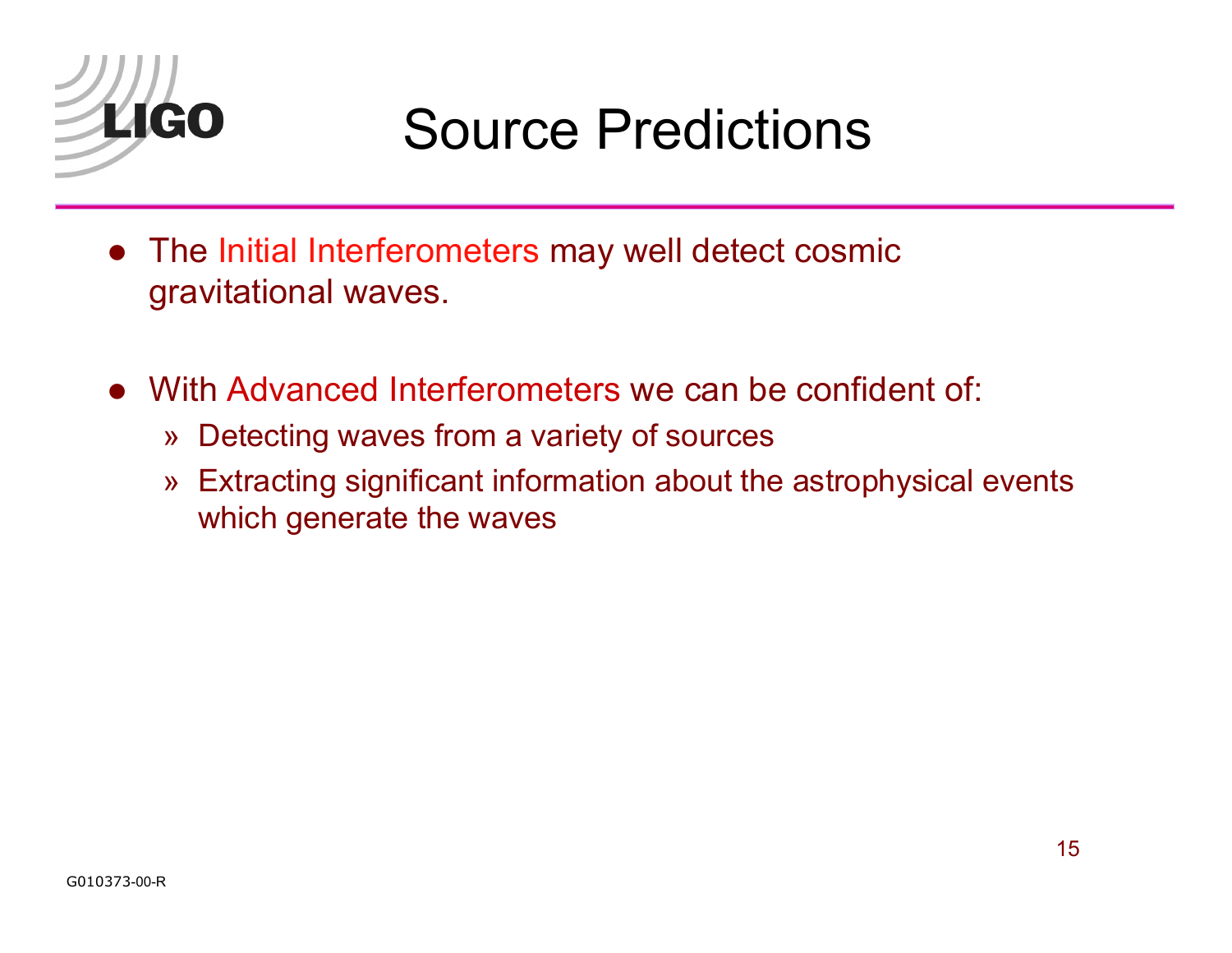

## What, When, Who?

- LIGO, GEO, VIRGO
	- » Observing starting in early 2002, full sensitivity and network in 2003
	- » 5 interferometers
		- VIRGO: Cascina, Italy
		- GEO: Hannover, Germany
		- LIGO: Washington (2 interferometers), Louisiana (1 ifo), USA
- $\bullet$ TAMA already observing at intermediate sensitivity
- $\bullet$ Acoustic GW detectors already observing, will continue, data exchange
- $\bullet$ Advanced LIGO observing starting in early 2008, 3 interferometers
- $\bullet$  VIRGO planning incremental improvements based on present advanced infrastructure
- $\bullet$  MOU for (present code name)  $EURO a$  Pan-European effort to advance the art and build instruments in Europe this decade
- LCGT planning and R&D (TAMA!) in Japan: 2.5 or 3<sup>rd</sup> generation
- ACIGA: program and R&D in Australia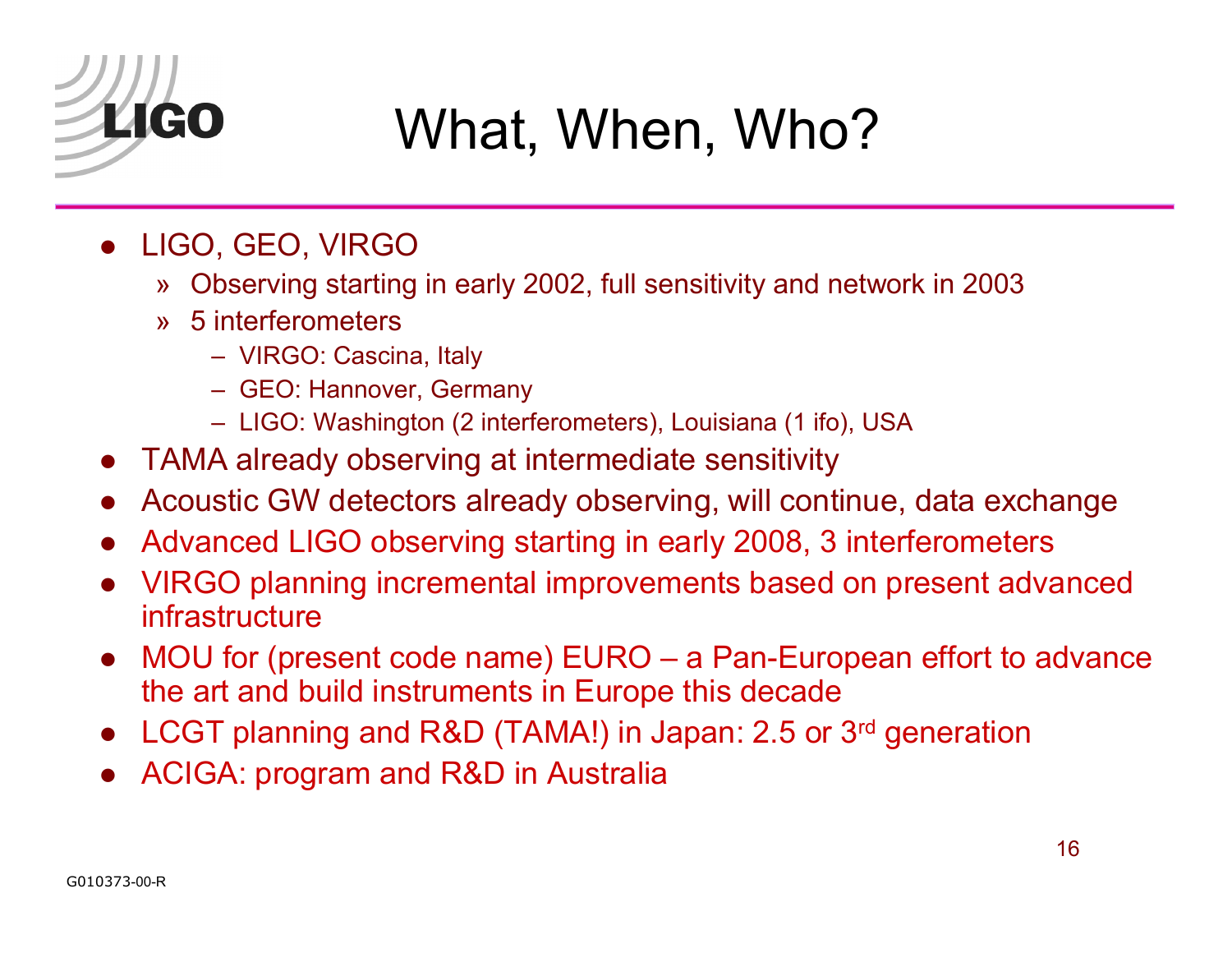**LIGO** Multi-messenger Astrophysics

- 'Known' violent events producing GWs are, in general, expected to be associated with other radiation
	- » Neutrinos
	- » Gammas
	- » Photons/radio
- Independent of models, evident that more detectors of more kinds can provide valuable insights (even with no detected signals if at an astrophysically interesting level)
- Do interferometers have the right character to participate --
	- » Sufficiently Prompt?
	- » Precise enough Pointing?
	- » Good enough statistics to make a Positive detection?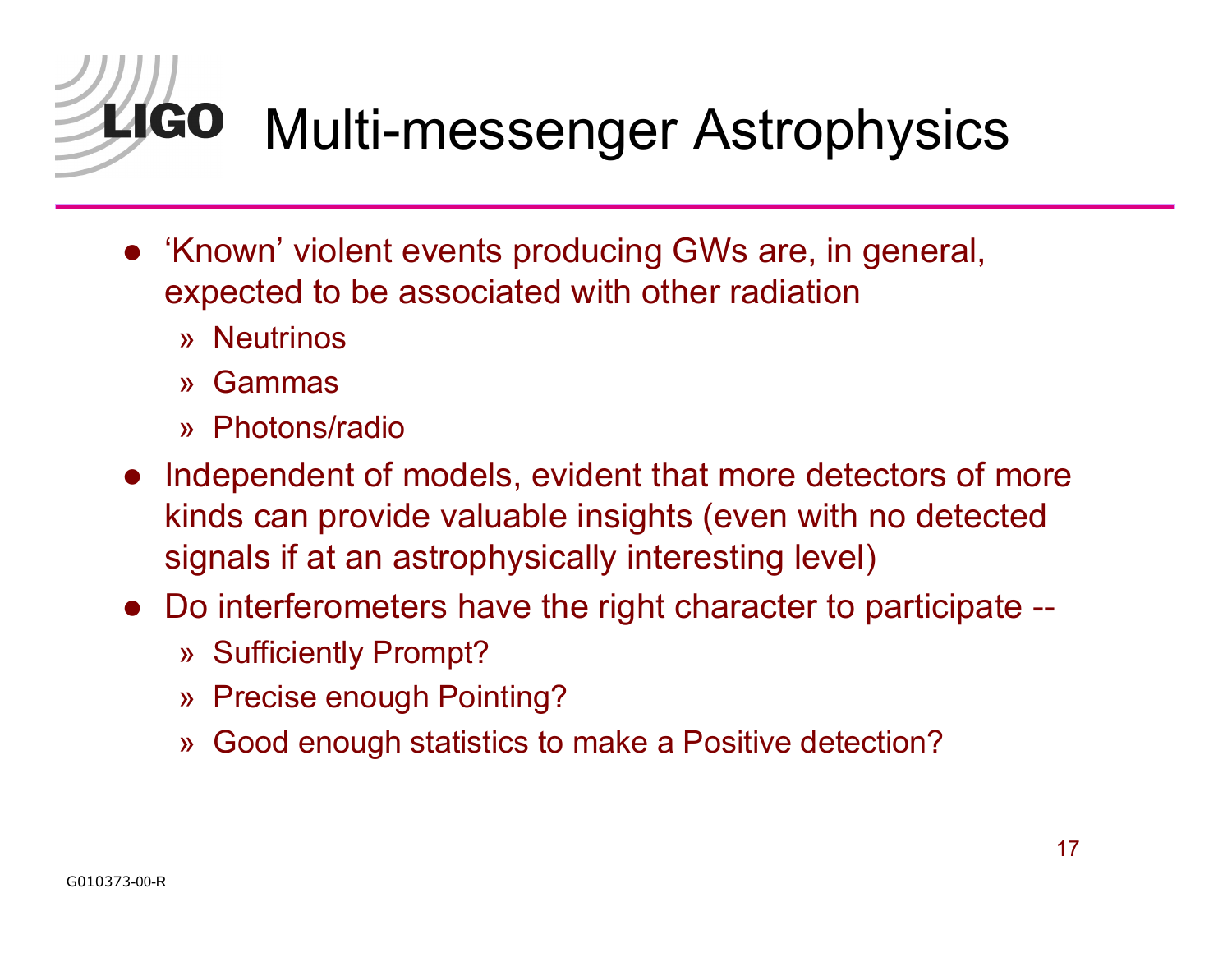

#### Promptness

- $\bullet$  Data arrive as a continuous real-time time series from each observatory, which can be calibrated in GW strain *h(f)*
- $\bullet$  Time resolution of the instrument is typically 1-10 msec
	- » (absolute time to  $\sim\!10$  microsecs)
- Data can be filtered for each observatory in 'real time'
	- » E.g., hundreds of templates in parallel for binary inspiral search
	- » Delays of typical lengths for the templates or filter 'Q'
	- » 100s of msec for broad-band bursts, minutes for an inspiral
- Data can be combined from observatories in 'internet time'
	- » Dedicated links planned within the US  $\,$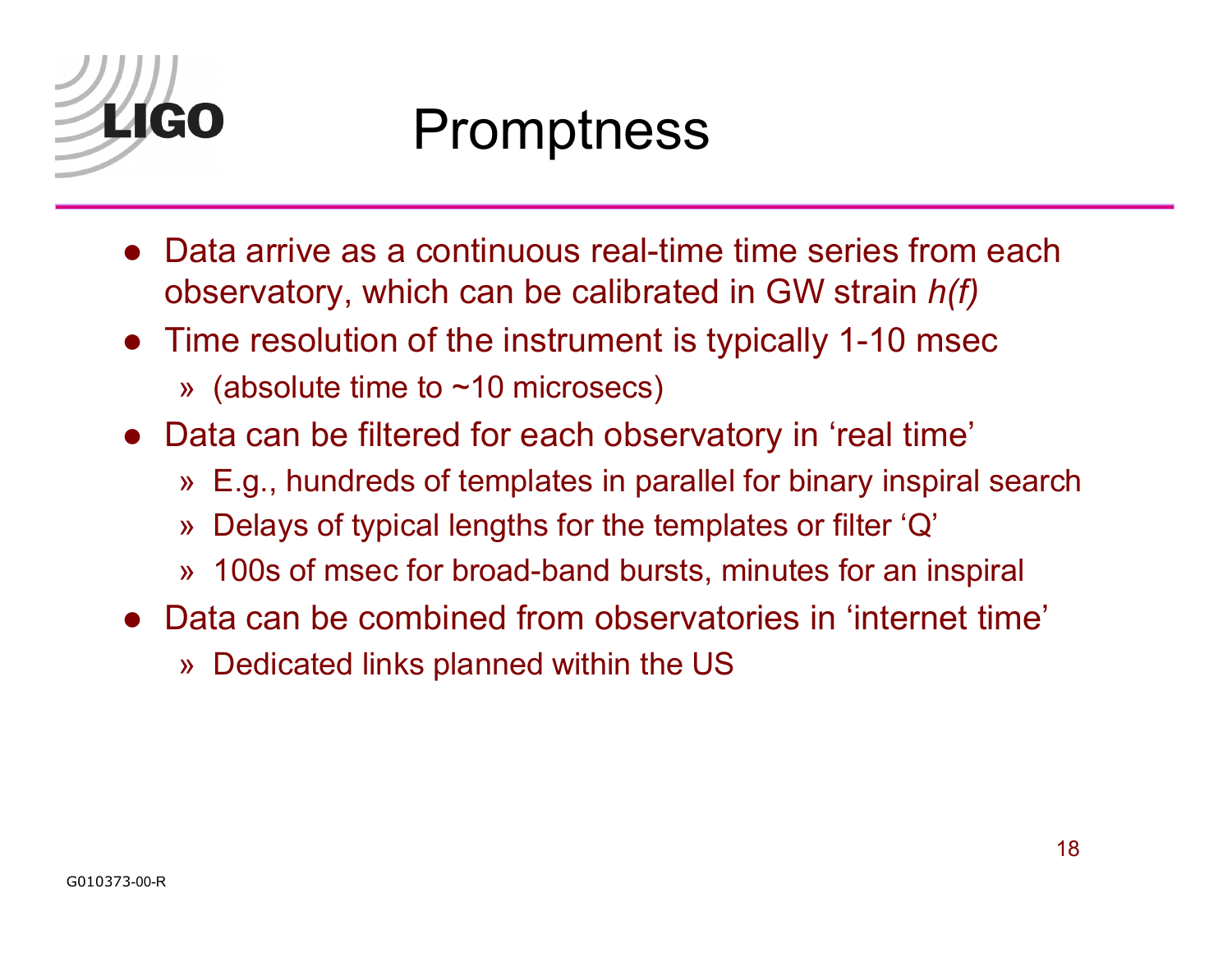

## **Pointing**

- An individual interferometer has a non-directional nature
- $\bullet$  A pair over a baseline defines an annulus in sky
- $\bullet$ A triplet defines a unique angular patch
- $\bullet$ Size depends on SNR; ~5 degree box



 $\bullet$  Will lead to tighter pointing, better statistics, ability to extract polarizations



 $\bullet$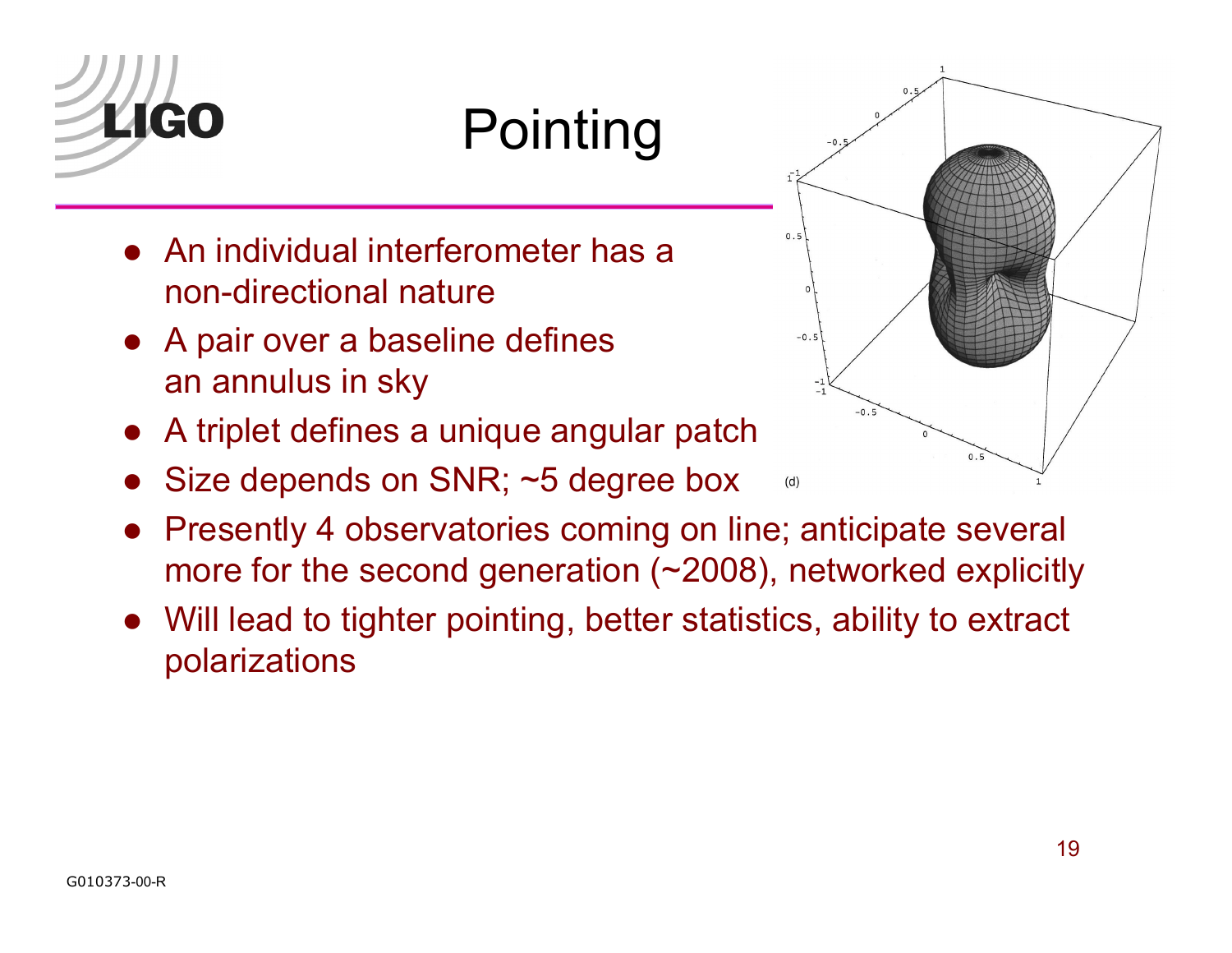

## **Positivity**

- First Instruments still in commissioning phase
- $\bullet$ Nature of noise  $-$  Gaussianity  $-$  to be determined
- $\bullet$  Previous experience, and the design criterion, is one false coincidence every 10 years for the LIGO observatory pair
- $\bullet$  Additional detectors drive this *very* quickly to much longer intervals (greater certainty) for a given signal strength
- Our field will be very cautious!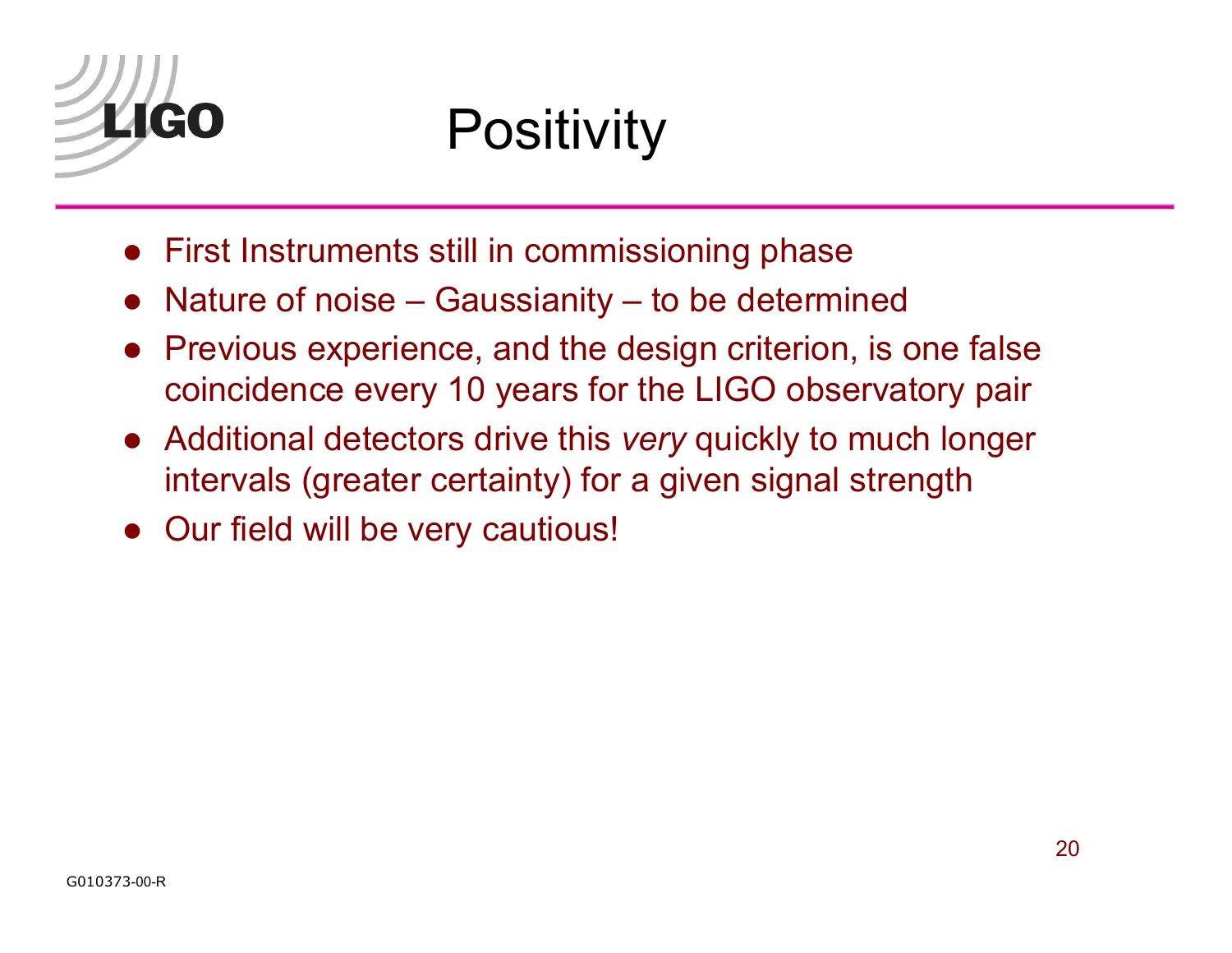

## Specific examples

- **Neutrinos and GWs from SuperNovae** 
	- » Reasonable models, reasonable expectation of simultaneous signals
- SNEWS SN Early Warning System in operation
- LIGO has agreement to share signals with SNEWS
- **Gamma Ray Bursts** 
	- $\ast\,$  Not clear if nature will conspire in our favor
	- » Beaming, weak GW signals may be problematic
- GCN GRB Coordinates Network
- $\bullet$ Interferometers could easily exchange information with GCN